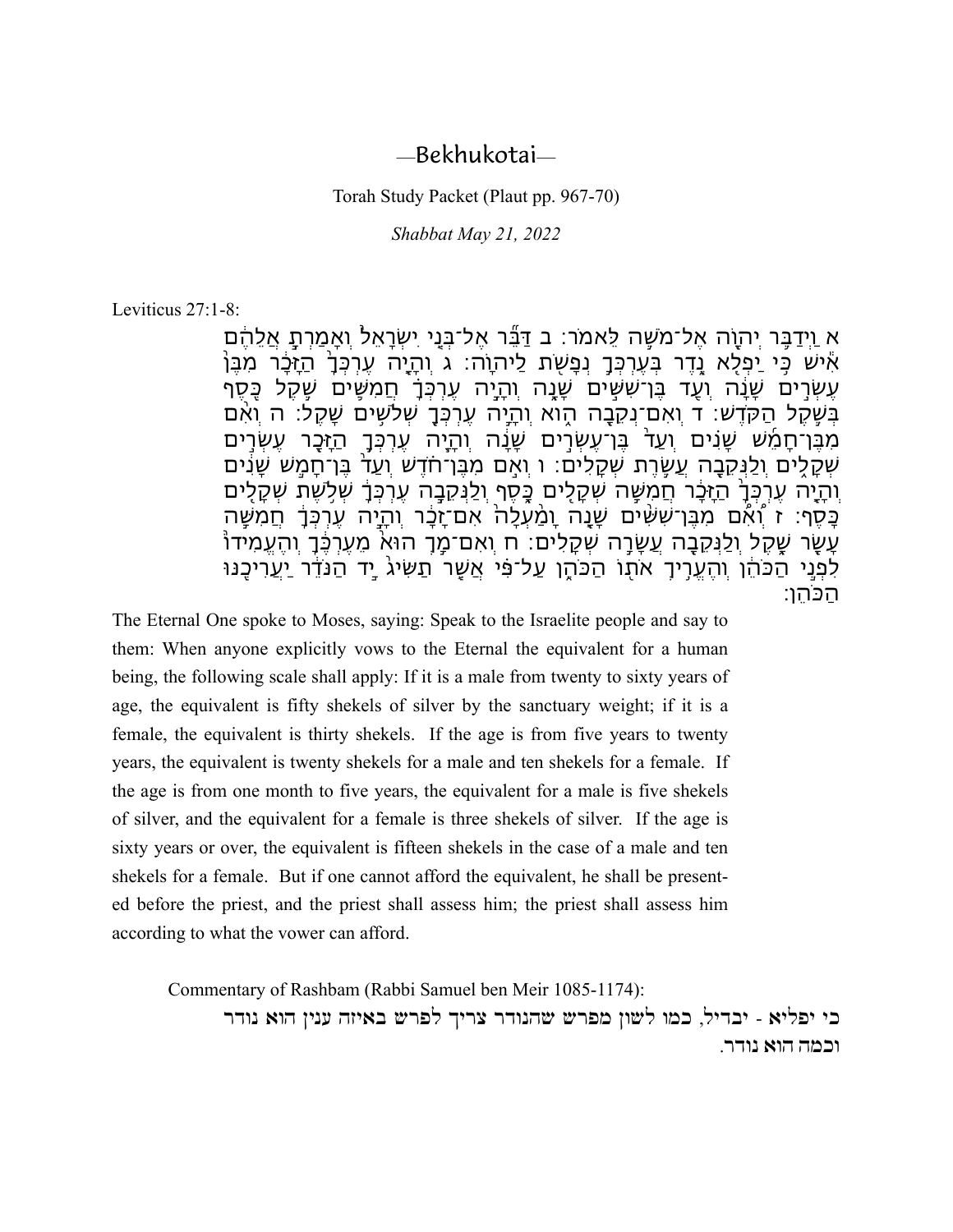**2. Explicitly vows.** The one who offers a vow must plainly express how much he is vowing and what the nature of his vow is. By such an explicit utterance, he effectively separates the object of his vow from the secular realm and designates it as holy.

Commentary of Abarbanel (Don Isaac Abarbanel (1437-1508):

**3. The following scale shall apply.** The Torah did not want human beings to be valued individually like horses or donkeys.

Commentary of Rashi (Rabbi Shlomo ben Yitzhak: 1040-1105):

ז וְאִם מִבֶּן שִׁשִּׁים שָׁנָה וְגוֹמֵר. מִשֶּׁמַּגִּיעַ [ס"א כְּשֶׁמַּגִּיעַ] לִימֵי הַזִּקְנָה הָאִשָּׁה קִרוֹבַה לְהֵחָשֵׁב כִּאִישׁ, [שֶׁהֲרֵי הָאִישׁ פּוֹחֵת בְּהִזְדַקְנוֹ יוֹתֵר מִשְּׁלִישׁ בִעֲרִכּוֹ וְהָאִשָּׁה אֵינָה פוֹחֶתֶת אֶלָּא שְׁלִישׁ מֵעֲרְכָּה,] דְּאָמְרֵי אִינְשֵׁי, סָבָא בְּבֵיתָא בְּבֵיתָא, סַבְתֵּא בִּבְיִתָא סִימַא בְּבֵיתָא (ערכין יט ע"א) וְסִימַנֵא טַבָא בְּבֵיתָא:

**7. If the age is sixty years or over, the equivalent is fifteen shekels in the case of a male and ten shekels for a female.** Once they reach old age, a woman's worth grows closer to that of a man (which is why the man goes down to less than a third of his previous valuation, the woman only to exactly one-third). As the saying goes, "An old man in the house? You've got trouble. An old woman in the house? You've got treasure."

Commentary of Bekhor Shor (Joseph ben Isaac Bekhor Shor 12th Century):

נראה לי לפי הפשט, כי דרך איש להיות אומנתו בדבר כבד לפי כחו, וכשהוא זקן תש כחו ואינו יכול לעמוד בה, לכך נפחת ערכו, כי אומנות קלה לא למד, ואומנתו כבר אינו יכול לעשות, אבל האשה אומנתה קלה, וכשהיא זקנה יכולה לעמוד בה במקצת:

**7. Sixty years or over.** The simple explanation to me seems to be that ordinarily a man will work at his full strength. When he gets older and weaker, he cannot do as much and so his valuation is less, for he never learned a light trade. A woman does lighter work, and hence loses less of her capability as she ages.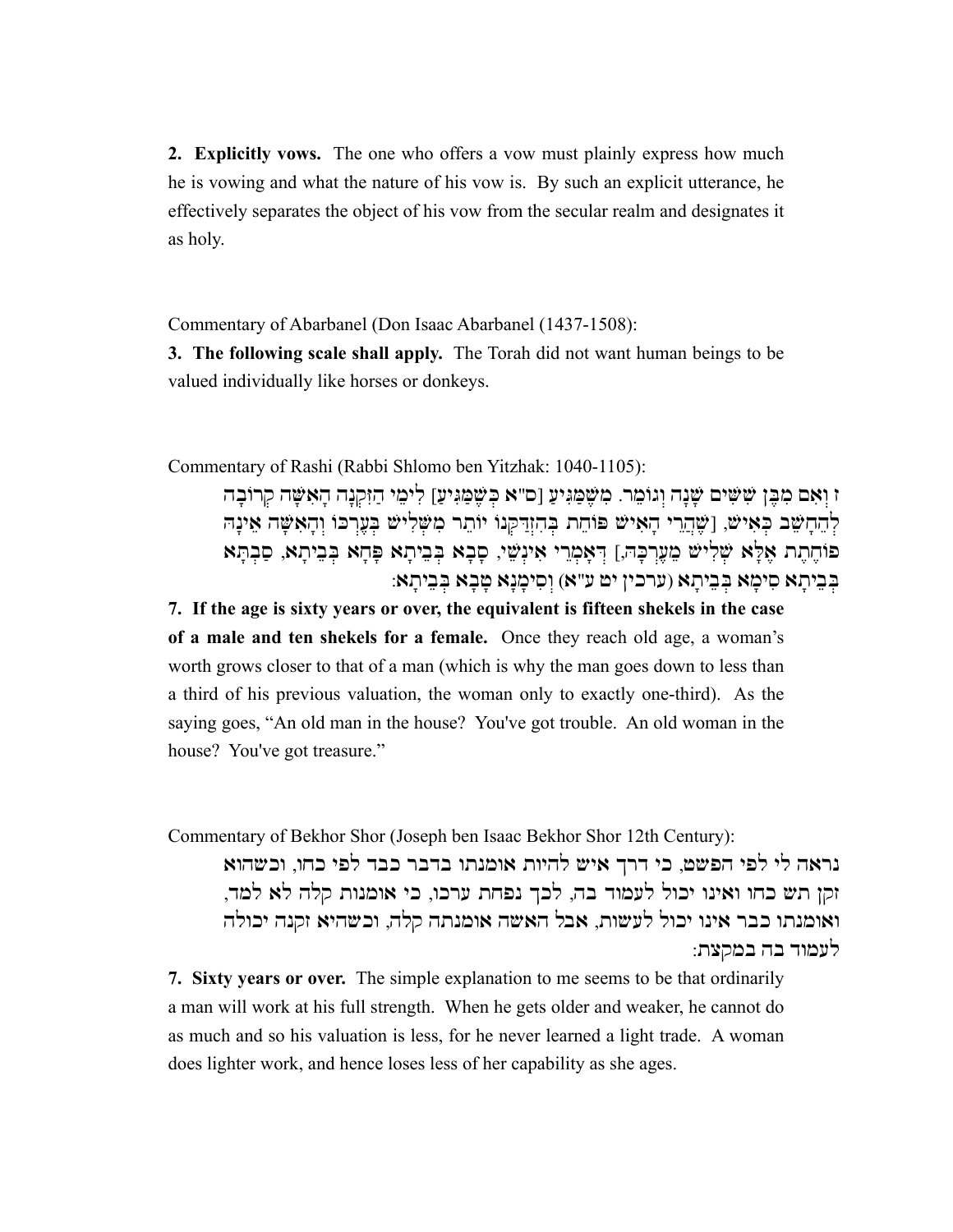## Leviticus 27:9-15:

ּט וְאִם־בְּהֶמֶ֫ה אֲשֶׁר יַקְרִיבוּ מִמֶּנַה קֵרְבָּן לַיהוָה כֹּלֹ אֲשֶׁר יִתָּן מִמֶּנּוּ ַלַיהוֹה יִהְיָה־קֹדֶש: י לָא יַחֲלִיפֶנוּ וְלֹא־יָמִיר אֹתְוֹ טְוֹב בְּרָע אוֹ־רַע בְּטְוֹב וְאִם־הָמֵ֨ר יָמִ֤יר בְהֵמָה֙ בִבְהֵמָ֔ה וְהָיָה־ה֥וא ותְמורָת֖ו יִהְיֶה־קֹדֶש: יא וְאִם כָּל־בְּהֵמָה טְמֵאָה אֲשֶׁר לֹא־יַקְרָיבוּ מִמֶּנָה קָרְבָּן לַיהוָה וְהֶעֱמִ֥יד אֶת־הַבְהֵמָ֖ה לִפְנֵ֥י הַכֹהֵן: יב וְהֶעֱרִ֤יךְ הַכֹהֵן֙ אֹתָ֔ה בֵ֥ין ט֖וב ּוּבְין רָע כְּעֶרְכְּךָ הַכֹּהֶן כֶּן יִהְיֶה: יג וְאִם־גָּאָל יִגְאָלֶנָה וָיָסֵף חֲמִישִתְוֹ ַעַל־עֶרְכֶּךָ: יד וְאִישׁ כִּי־יַקְדָּשׁ אֶת־בֵּיתו קֹדֶשׂ לַיהוָה וְהֶעֱרִיכוּ הַכֹּהֵ֫ן בֵּין ַטְוֹב וּבֵין רָע כַּאֲשֶׁר יַעֲרִיךָ אֹתֶוֹ הַכֹּהֶן כֶּן יָקוּם: טו וְאָם־הַמַּקְדִּישׁ יִגְאַל ּאֶת־בֵּיתָוֹ וְיַסֵּ֫ף חֲמִישִׁית כֶּסֶף־עֶרְכָּךָ עָלֵיו וְהַיָּה לוֹ:

If [the vow concerns] any animal that may be brought as an offering to the Eternal One, any such that may be given to God shall be holy. One may not exchange or substitute another for it, either good for bad, or bad for good; if one does substitute one animal for another, the thing vowed and its substitute shall both be holy. If [the vow concerns] any unclean animal that may not be brought as an offering to the Eternal One, the animal shall be presented before the priest, and the priest shall assess it. Whether high or low, whatever assessment is set by the priest shall stand; and if he wishes to redeem it, he must add one-fifth to its assessment. If anyone consecrates his house to the Eternal One, the priest shall assess it. Whether high or low, as the priest assesses it, so it shall stand; and if he who has consecrated his house wishes to redeem it, he must add one-fifth to the sum at which it was assessed, and it shall be his.

Commentary of Rashbam:

ואם כל בהמה טמאה - של קדש שהוקדשה לקרבן ונעשה טמאה בעלת מום. והעמיד את הבהמה לפני הכהן - ויביא בדמיה קרבן.

**11. If the vow concerns any unclean animal.** That is, an animal that was sanctified to be offered for sacrifice and subsequently became "unclean" by acquiring a blemish. **The animal shall be presented before the priest.** And the one who presents it must replace it with a sacrifice of equal value, as assessed by the priest.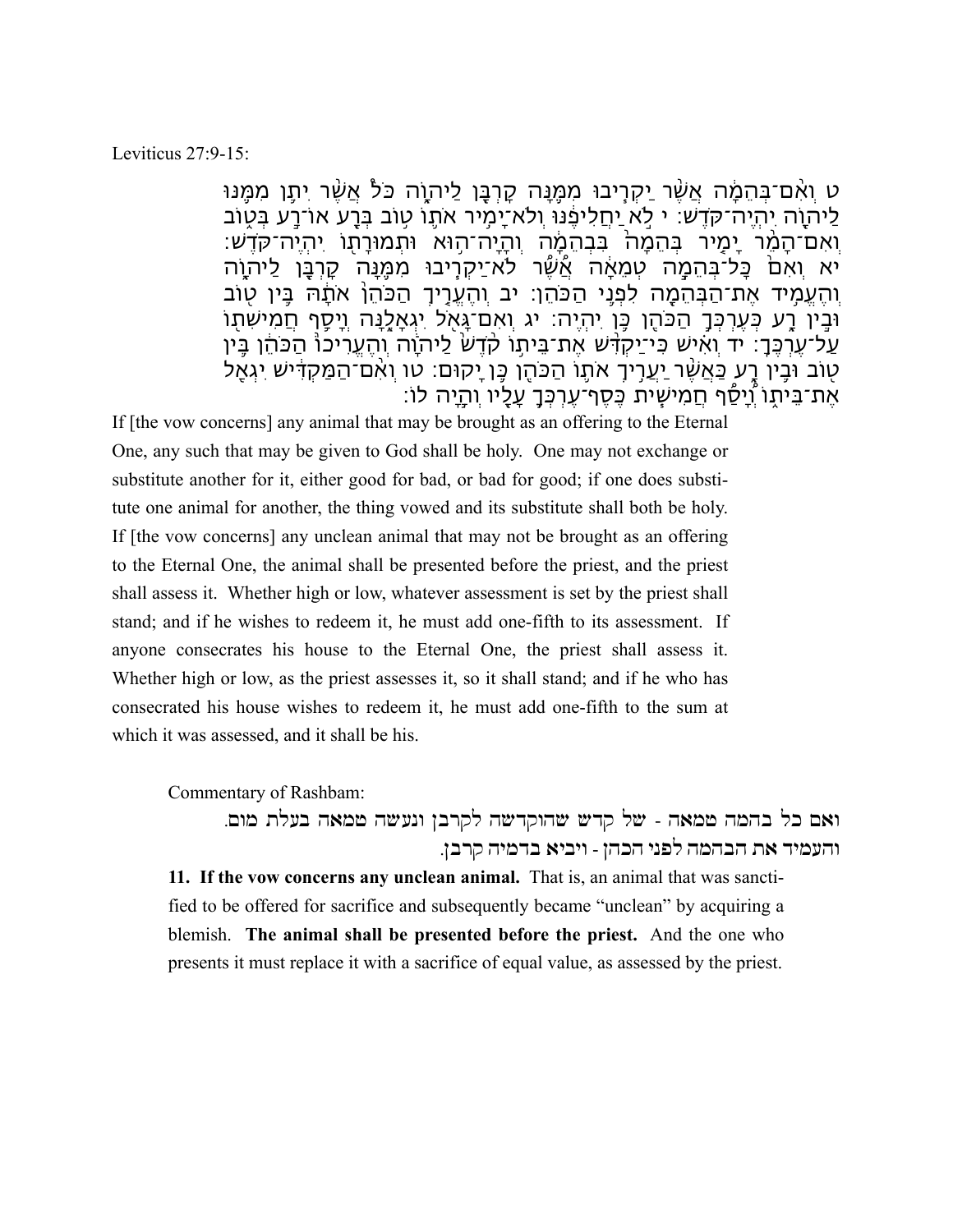## Leviticus 27:16-25:

טז וְאָם | מִשְׂדֵה אֲחֲזָתֿו יַקְדִּישׁ אִישׂ לַיהוֶה וְהָיָה עֶרְכְּךָ לְפִי זַרְעָוֹ זֶנַע ּחְמֶר שְעֹרִ֫ים בַּחֲמִשִּׁים שֶׁקֱל כַּסֶף: יז אִם־מִשְׁנַת הַיּבֵל יַקְדִּישׁ שֶׂדָהוּ ּכְּעֵרְכְּךָ יָקוּם: יח וְאִם־אַחָר הַיּבֵלٌ יַקִדְּישׁ שֶׂדֵּ֫הוֹּ וְחִשַּׁב־לֹוֹ הַכֹּהֵ֫ן ּאֶת־הַכֶּ֫סֶף עַל־פִּי הַשֶּׁנִים הַנִּוֹתָרֹׄת עַד שְׁנַת הַיּּבֶל וְנִגְרַע מֵעֵרְכֶּךָ: יט וְאִם־גַּאָל יִגְאַל אֶת־הַשֶּׂדֶה הַמַּקְדִּישׁ אֹתָוֹ וְיָסֶד חֲמִשִּׁית כֶּסֶף־עֶרְכְּךָ ּעָלָיו וְקֶם לוֹ: כ וְאִם־לָא יְגְאַל אֶת־הַשֶּׂדֶ֫ה וְאִם־מֶכָּ֣ר אֶת־הַשֶּׂדֶה לְאִיש אַחֶר לֹא־יְגַּאֵל עוֹד: כא וְהָיָה הַשֶּׂדֶּה בְּצֵאתָוֹ בַיּבֵּל קֶדֶשׁ לַיהוֶה כִּשְׂדֵה ּהַחֶּרֶם לַכֹּהֶן תִהְיֶה אֲחֻזַתו: [ששי] כב וְאָםׂ אֶת־שְׂדֶה מִקְנַתוֹ אֲשֶׂר לָא ֹמְשְׂדֵה אֲחֲזֶתוֹ יַקְדִּישׁ לַיהוָה: כג וְחִשַּׁב־לִוֹ הַכֹּהֵ֫ן אֶת מִכְסַת הָעֵרְכְּדָ ַעָד שְׁנָת הַיּבֶל וְנָתַן אֶת־הָעֶרְכְּךָ בַיַּיֹם הַהוֹּא קֻדֶשׁ לַיהוָה: כד בִשְׁנַת ֹהַיּוֹבֶל יַשְׁוּב הַשֶּׂדֶ֫ה לַאֲשֶׁר קָנָהוּ מֵאִתְוֹ לַאֲשֶׁר־לָוֹ אֲחֻזַּת הָאָרֵץ: ֹכָּה וְכָָל־עֶרְכְּךָ יִהְיֶה בְּשֶׁקֶל הַקָּדֶשׁ עֵשְׂרִים גֵּרָה יִהְיֶה הַשֶּׁקֶל:

If anyone consecrates to the Eternal One any land that he holds, its assessment shall be in accordance with its seed requirement: fifty shekels of silver to a *homer* of barley seed. If he consecrates his land as of the jubilee year, its assessment stands. But if he consecrates his land after the jubilee, the priest shall compute the price according to the years that are left until the Jubilee Year, and its assessment shall be so reduced; and if he who consecrated the land wishes to redeem it, he must add one-fifth to the sum at which it was assessed, and it shall pass to him. But if he does not redeem the land, and the land is sold to another, it shall no longer be redeemable: when it is released in the Jubilee, the land shall be holy to the Eternal, as land proscribed; it becomes the priest's holding. If he consecrates to the Eternal One land that he purchased, which is not land of his holding, the priest shall compute for him the proportionate assessment up to the Jubilee Year, and he shall pay the assessment as of that day, a sacred donation to God. In the Jubilee Year the land shall revert to him from whom it was bought, whose holding the land is. All assessments shall be by the sanctuary weight, the shekel being twenty *gerahs*.

Commentary of Rashi:

טז וְהָיָה עֵרְכְּךָ לְפִי זַרְעוֹ. וְלֹא כִּפִי שָׁוְיָה, אַחַת שָׂדֶה טוֹבָה וְאַחַת שָׂדֶה רָעָה פִּדִיוֹן הֶקְדֵּשָּׁן שָׁוֶה, בֵּית כּוֹר שִׂעוֹרִים בַּחֲמִשִּׁים שִׁקָלִים, כָּךְ גְּזֵרת הַבְּתוּב (ת"כ פרק י:ג;ערכין יד ע"א), וְהוּא שֶׁבָּא לְנָאֱלָהּ בִּתְחִלַּת הַיּוֹבֵל, וְאִם בָּא לְנָאֱלָה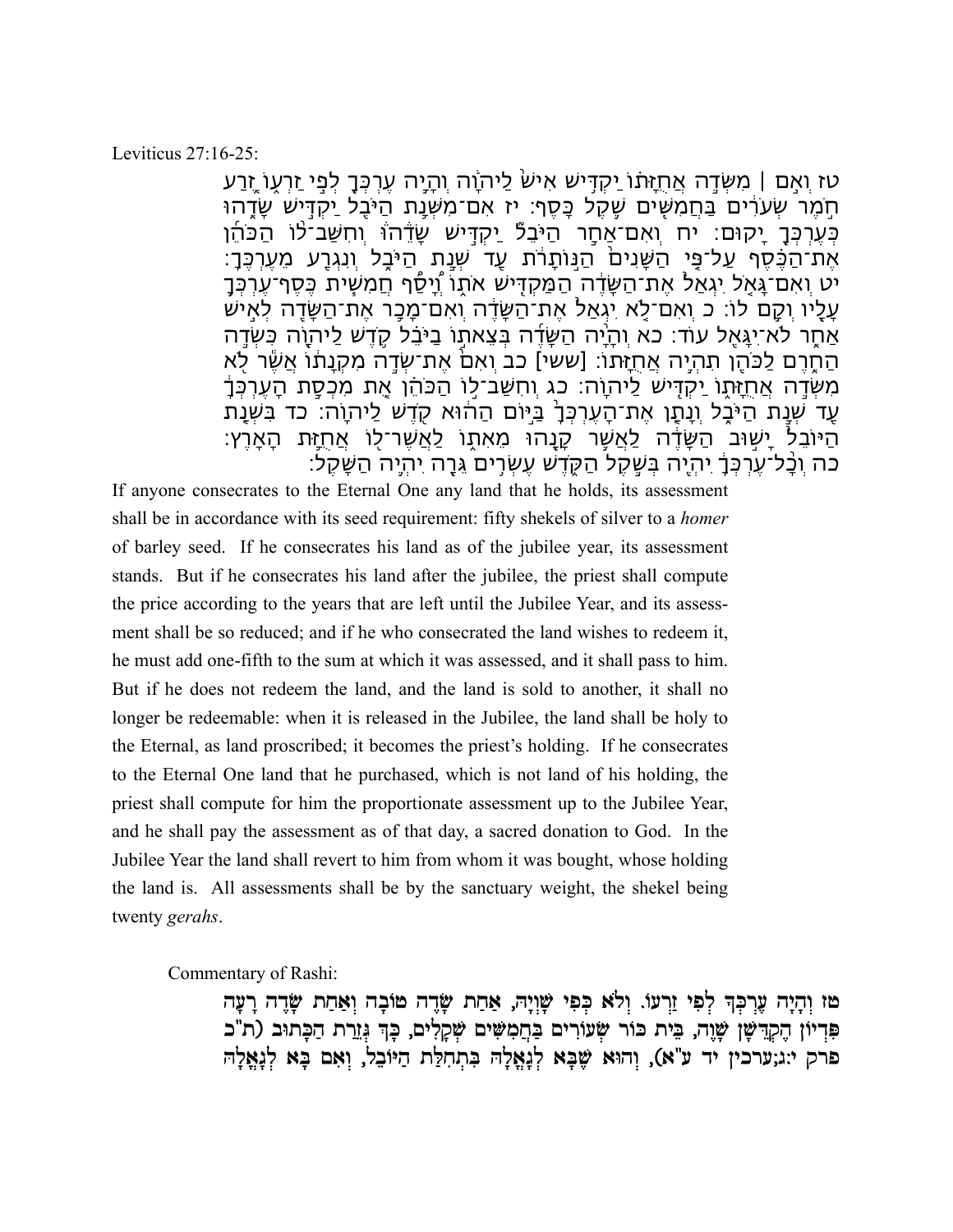בְּאֶמְצָעוֹ נוֹתֵן לְפִי הַחֶשְּׁבּוֹן, סֶלַע וּפִנְדִיוֹן לְשָׁנָה, לְפִי שֶׁאֵינָהּ הֶקְדֵישׁ אֶלָּא לְמִנְיַ שְׁנֵי הַיּוֹבֵל, שֵׁאִם נִגְאֲלַה הֲרֵי טוֹב, וְאִם לַאו, הַגְּזְבַר מוֹכְרַהּ בְּדַמְים הַלַּלוּ לְאַחֵר וְ עוֹמֶרֶת בְּיַד הַלּוֹקֵהַ עַד הַיּוֹבֵל בִּשְׁאָר כָּל הַשַּׂדוֹת הַמְּכוּרוֹת, וּכִשֶּׁהִיא יוֹצְאָה ִמְיָּרוֹ חוֹזֶרֶת לַכֹּהֲנִים שֶׁל אוֹתוֹ מִשְּׁפֶר שֶׁהַיּוֹבֵל פּוֹנֵעַ בּוֹ, וּמִתְהַלֶּקֶת בֵּינֵיהֶם. זֶהוּ הַ מִּ שְׁ פָּ ט הָ אָ מוּר בְּ מַ קְ דִּ ישׁ שָׂ דֶ ה.

**16. It's assessment shall be in accordance with its seed requirement.** That is, in accordance with the size of the field, not with how fertile it is. A fertile field or one of the same size that produces little are redeemed at the same price. **Fifty shekels of silver to a** *homer* **of barley seed.** That is what the text decrees. That, of course, applies only if he comes to redeem the land at the very beginning of the 50-year Jubilee Cycle. If he comes to redeem the land at some later point, he pays 1 1/48 shekel per year, since the land is consecrated only until the Jubilee. If it is redeemed, fine; if not, the temple treasurer can sell it at this same price to someone else, who then keeps it until the Jubilee Year, just like anyone else who "purchases" land. When he returns it, in the Jubilee Year, it goes to the priests of whatever watch happen to be on duty when the Jubilee occurs, and it is distributed among them. Those are the rules about consecrating land.

Commentary of ibn Ezra (Rabbi Abraham ibn Ezra 1091/92-1167):

בצאתו ביבל. הזכיר הכתוב על דרך כל שדה כי ביובל יצא: כשדה החרם. שידור נדר להחרימו גם הוא לכהן והעריך לכהן כי הוא מעריך ואין צורך להיותו כהן גדול:

**21. When it is released in the Jubilee.** The text uses the expression "released in the Jubilee" as it would for any other field, though in fact this land, though "released" from the intermediate purchaser of v. 20, is not released back to the original owner. **As land proscribed.** When one takes a vow to "proscribe" something, it becomes "Holy to the Eternal," meaning that the valuation of the land goes to "the" priest who assessed it. "The" priest does not have to be the High Priest.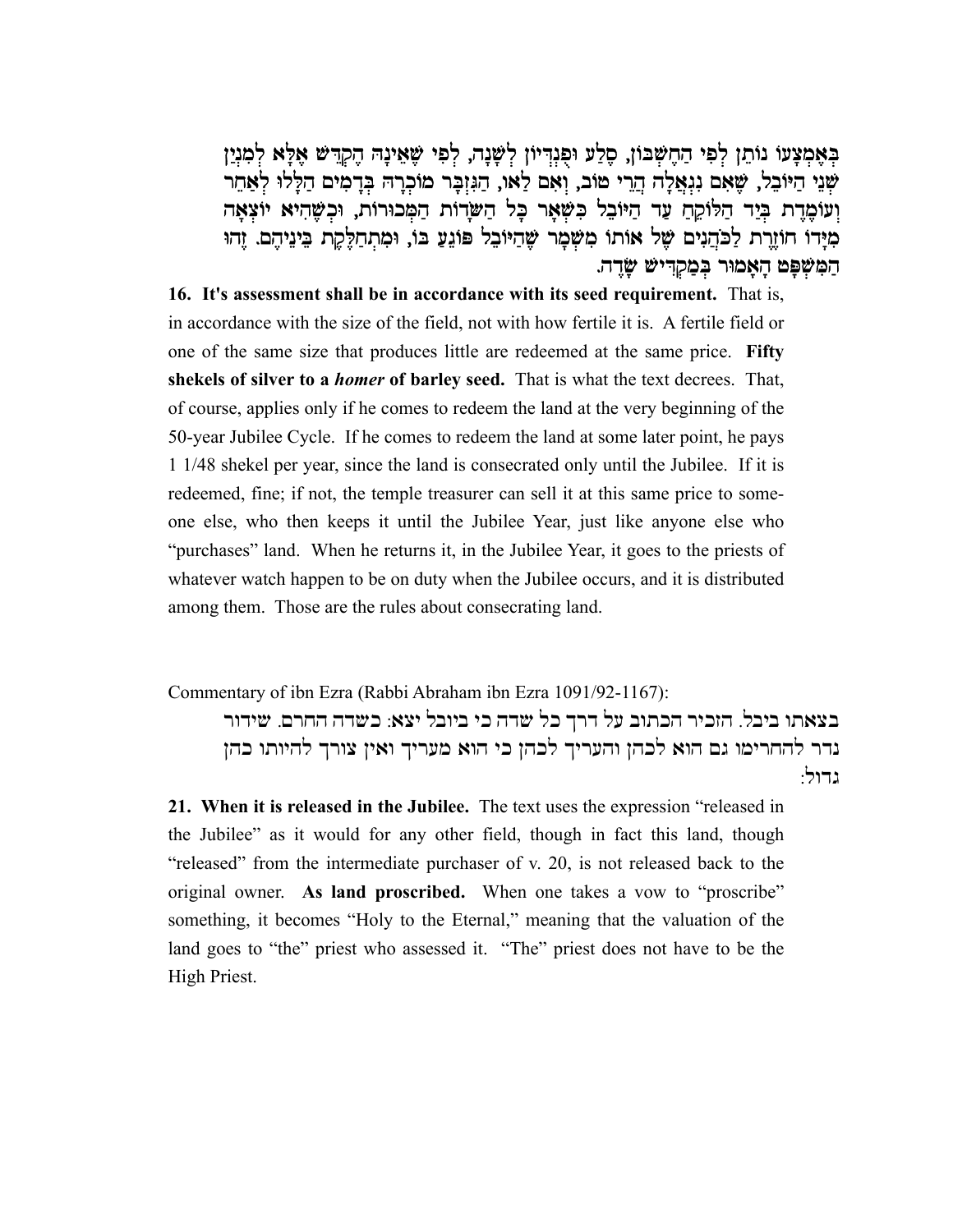Commentary of Rashi:

כב וְאִם אֶת שְׂדֵה מִקְנָתוֹ וְגוֹמֵר. חִלּוּק יֵשׁ בֵּין שְׂדֵה מִקְנָה לִשְׂדֵה אֲחֻזָּה, שֶׁשֹׂדֵה מִקְנָה לֹא תִתְחַלֵּק לַכִּהֲנִים בַּיּוֹבֵל, לְפִי שֶׁאֵינוּ יָכוֹל לְהַקְדִּישָׁה אֶלָּא עַד הַיּוֹבֵל, שֶׁהֲרֵי בַּיּוֹבֵל הָיִתָה עֲתִידָה לָצֵאת מִיָּדוֹ וְלָשׁוּב לַבְעָלִים. לְפִיכָךְ אִם בָּא לְנָאֲלָה, יִנְאַל בַּדָּמִים הַלָּלוּ הַקְּצוּבִים לִשְׂדֵה אֲחָזָה, וְאִם לֹא יִנְאַל וְיִמְבְּרֶנָּה הַגִּזְבָּר לְאַחֵר, אוֹ אִ ם יִ גְ אַ ל הוּא, "בִּ שְׁ נַ ת הַ יּוֹבֵ ל יָ שׁוּב הַ שָּׂדֶ ה לַ אֲ שֶׁ ר קָ נָ הוּ מֵ אִ תּוֹ" (להלן פסוק כד), אוֹתוֹ שֶׁהְקְדִּישָׁהּ. וּפֵן הֹאמָר "לַאֲשֶׁר קַנָהוּ" הַלּוֹקֶהַ הַזֶּה הַאֲחֲרוֹן "מֵאִתּוֹ", וְזֶהוּ הַגְּזְבָּר, לְכָךְ הִצְרַךְ לוֹמֵר "לַאֲשֶׁר לוֹ אֲהִזַּת הָאֲרֶץ" (שם) מְירְשָּׁת אָבוֹת, וְזֶהוּ בְּעָלִים הַרְאשׁוֹנִים שֵׁמְּכָרוּהָ לַמֲקְדִּישׁ (ת"כ פרק יא:ז;ערכין כו:א-ב):

**22. If he consecrates to the Eternal One land that he purchased, which is not land of his holding.** A distinction is made between land that he merely purchased and land that is part of his ancestral holding. Purchased land is not distributed among the priests at the Jubilee, since the purchaser does not have the power to consecrate it permanently. At the Jubilee the land is going to revert from him back to the original owner. So he can redeem the land at a prorated amount of this same 50-shekel price. Whether or not he redeems it (and if he does not, the temple treasurer may sell it to someone else), at the Jubilee "the land shall revert [by the one who later consecrated it] to him from whom it was [originally] bought."(v. 24) To prevent you from thinking that the land reverts to the one from whom the most recent purchaser bought it—that would be the temple treasurer v. 24 identifies the seller as the one "whose holding the land is," whose ancestral inheritance it is. That must be the original owner who sold it to the one who consecrated it.

Leviticus 27:26-34:

ְכו אַךְ־בְּכֿוֹר אֲשֶׁר יְבְכֵּר לַיהוָה בִּבְהֻמָּ֫ה לֹא־יַקְדִּישׁ אִישׁ אֹתָוֹ אִם־שְׁוֹר אִם־שֶׂה לַיהוֶׂה הוּא: כז וְאִ֫ם בַּבְּהֵמָ֣ה הַטְמֵאָה וּפָדָה בְעֵרְכֶּ֫ךָ וְיָסֶף ְחֲמִשְׁתְּוֹ עָלָיו וְאִם־לָא יְגָאֵל וְנִמְכָּ֣ר בְּעֵרְכֶּ֣ךָ׃ כח אָךָ כָּל־חֵׂרֶם אֲשֶׁר ַיְחֲרָםْ אִישׁ לַיהוֶׁה מִכַּל־אֲשֶר־לֹוֹ מֵאֲדָם וּבְהֶמֶה וּמִשְׂדֵה אֲחַזַתּׁוֹ לָא יִמַּכֵר וְלָא יְגֵאֵל כַּל־חֵׂרֶם קֹדֶש־קָדַשִׁים הִוּא לַיהוֹה: כט כַּל־חֵרֶם אֲשֶׁר ַיְחֲרַם מִן־הָאֲדָם לִא יִפָּדֶה מִוֹת יוּמֵת: ל וְכָל־מַעְשַׂר הַאֲרֵץ מִזֶּרַע ֿהָאָ֫רֶץâ מִפְּרֵי הָעֵׁץ לַיהוָה הָוּא קָדֶש לַיהוָה: לא וְאִם־גָּאָל יִגְאָל אִיש מִמַּעֵשְרָו חֲמִשִּׁיתו יֹסֶף עַלֵיו: [מפטיר] לב וְכָל־מַעְשַׂר בַּקָר וַצֹאן כֹּל